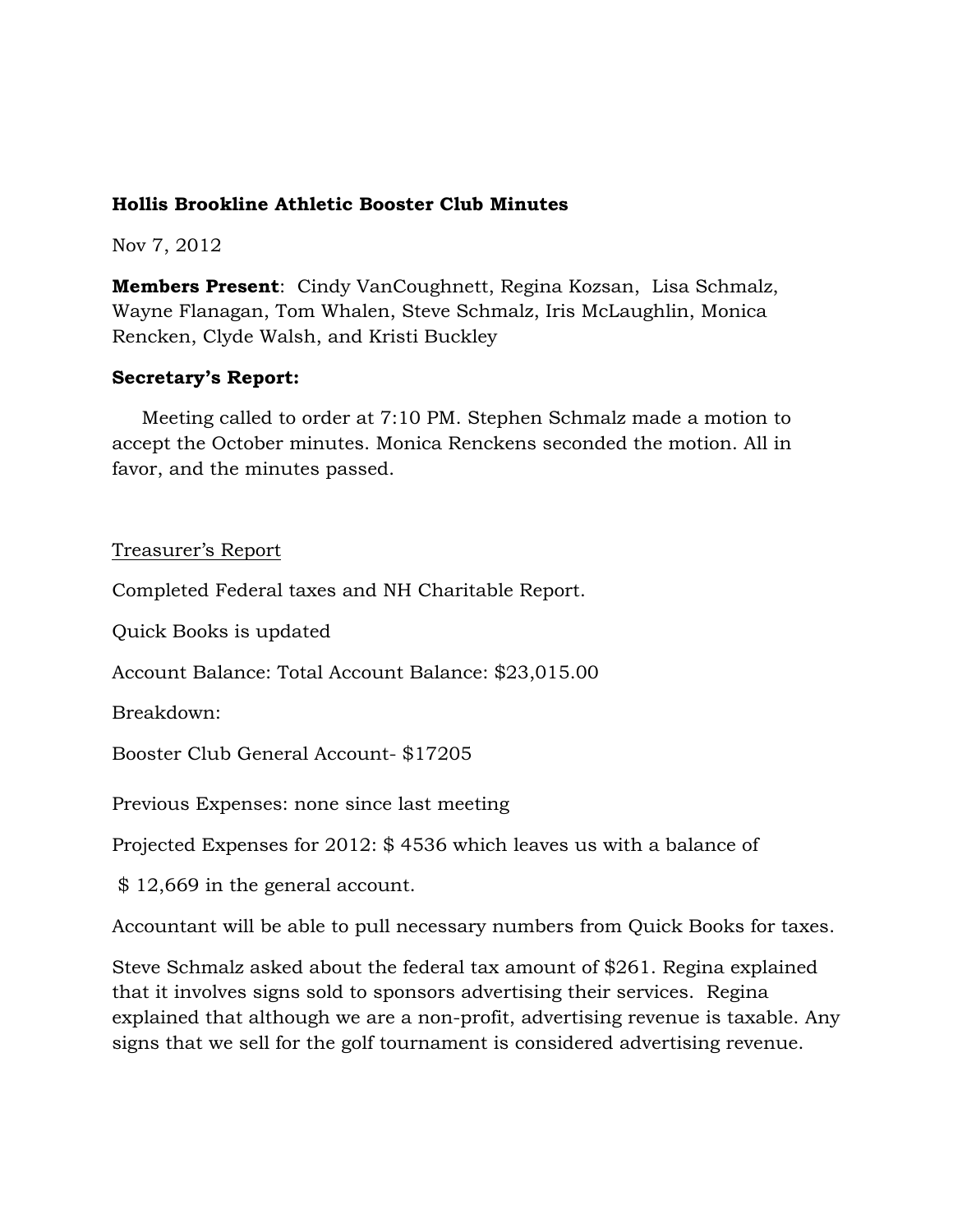## Committee Reports

#### Membership/Team Parents

Winter Sports Teams meetings are coming up. Would like to get a tri-fold brochure made explaining HBABC to hand out. Key points about booster club to be able to bring to team meetings at the beginning of the season.

#### Fundraising

Cavalier Crunch is our current fundraiser

Volleyball banquet Regina will bring cereal and signup sheets

Lisa is going to develop a plan.

Some places to sell: Wrestling tournament, all home sports games, Harvest Market, Transfer Station, Volleyball Senior All Stars Game, Lego Tournaments

Teams up and running

Set up anywhere but wants the kids to set it up. Going to post to school website, booster club website, and newsletter. Joan Sweeney to coordinate.

Basketball Concessions are coming up. Janet Messer and Dianne Bonta possible parents to coordinate for girl's basketball team. Need to look for freshman parents for set up. Honor Society kids that need hours could drive for pizza for concession stand. Hollis House of Pizza and Monument Square will they give us a discount? If the basketball team is going to realize the profits from the basketball concessions then we need to set up a line item for boys' basketball. Need line item for Boys Basketball so concession money goes directly to basketball. Need to work on this more!

Special Events November 14 is awards night. Kristi is running and will give out jobs.